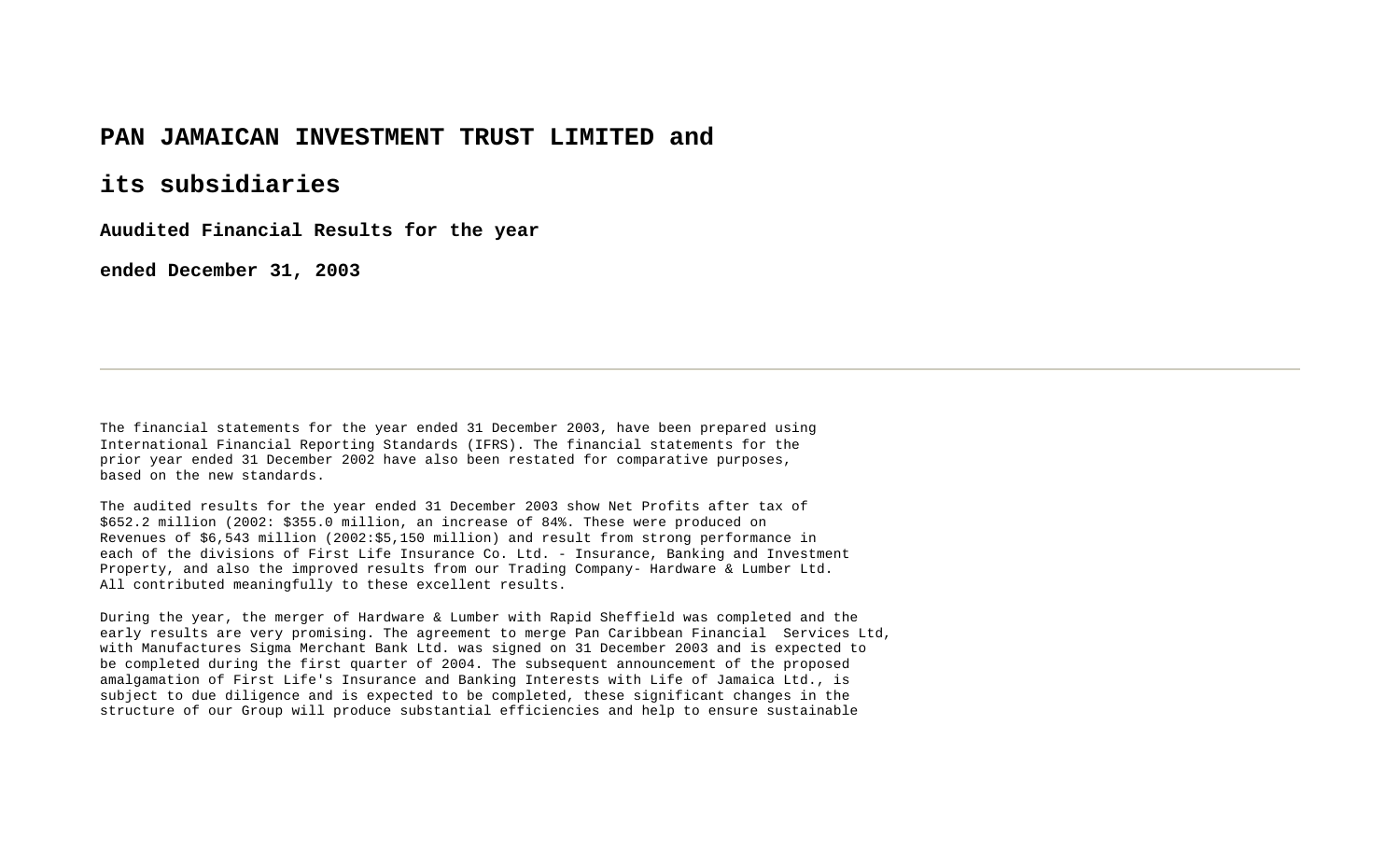growth and profitability into the future.

Base on these results, the outlook for 2004 and in keeping with our dividend policy of quarterly dividends, based on 20% of maintainable cash profits, the Directors recommend a quarterly interim dividend of \$ 0.15 per share along with a special dividend of \$0.07 per share, both to be paid on June 11, 2004 to sharholders on record as at May 29, 2004.

**Maurice W. Facey, O.J., J.P Chairman**

**Stephen B. Facey President & CEO**

#### **Consolidatad Profit and Loss Account**

|                                                                                | December<br>2003                          | Restated<br>December<br>2002              |
|--------------------------------------------------------------------------------|-------------------------------------------|-------------------------------------------|
| Income                                                                         | 6,542,976                                 | 5,160,283                                 |
| Interest expense<br>Other operating expenses                                   | (2, 436, 809)<br>(3, 209, 706)<br>896,461 | (1, 440, 093)<br>(3, 118, 481)<br>601,709 |
| Shares of results before<br>tax in associates<br>Gain on disposal or subsidary | 5,536<br>63,334                           | 6,685                                     |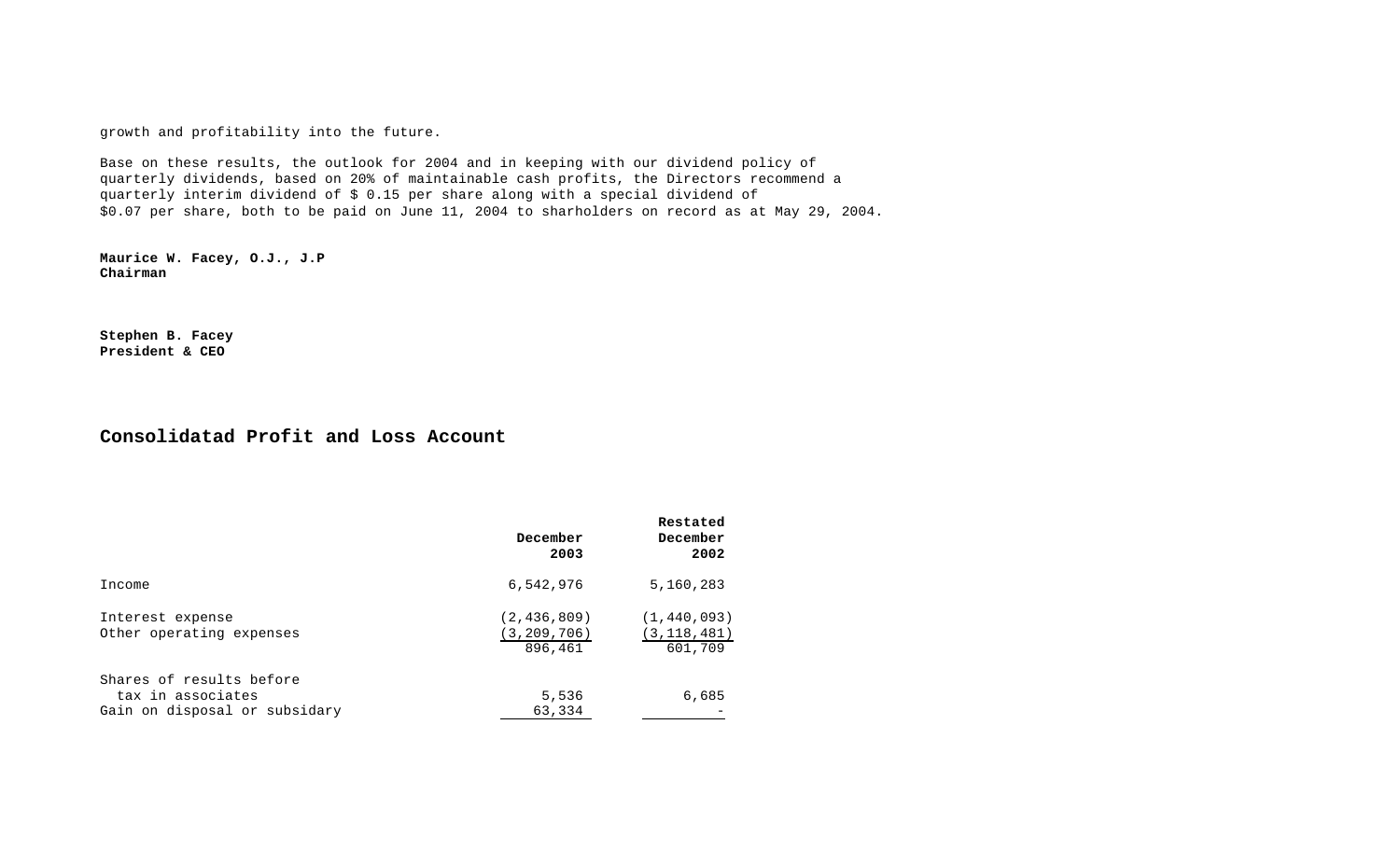| Profit before taxation                           | 965,331              | 608,394              |
|--------------------------------------------------|----------------------|----------------------|
| Taxation                                         | (38, 932)            | (48, 227)            |
| Profit after taxation                            | 926,399              | 560,167              |
| Minority Interest                                | (274,220)<br>652,179 | (205,145)<br>355,022 |
| Average issued number<br>of 10 cents stock units | 172,120              | 171,494              |
| Basic                                            | \$3.79               | \$2.07               |
| Fully diluted                                    | \$3.77               | \$2.05               |

## **Consolidated Balance Sheet**

|                                 | December<br>2003 | Restated<br>December<br>2002 |
|---------------------------------|------------------|------------------------------|
| Net ASSET EMPLOYED              |                  |                              |
| Property, plant and equipment   | 250,632          | 358,120                      |
| Investment properties           | 1,570,665        | 1,378,506                    |
| Intangible assets               | 204,370          | 214,806                      |
| Investments                     | 19,372,961       | 15,078,285                   |
| Investments in associated       |                  |                              |
| company                         | 185,272          | 56,489                       |
| Other assets                    | 2,181,454        | 2,048,224                    |
| Cash and bank balance           | 225,040          | 234,012                      |
| Cash reserve at Bank of Jamaica | 16,941           | 11,055                       |
| Retirement benefit assets       | 119,545          | 118,415                      |
| Deferred tax assets             | 55,545           | 85,000                       |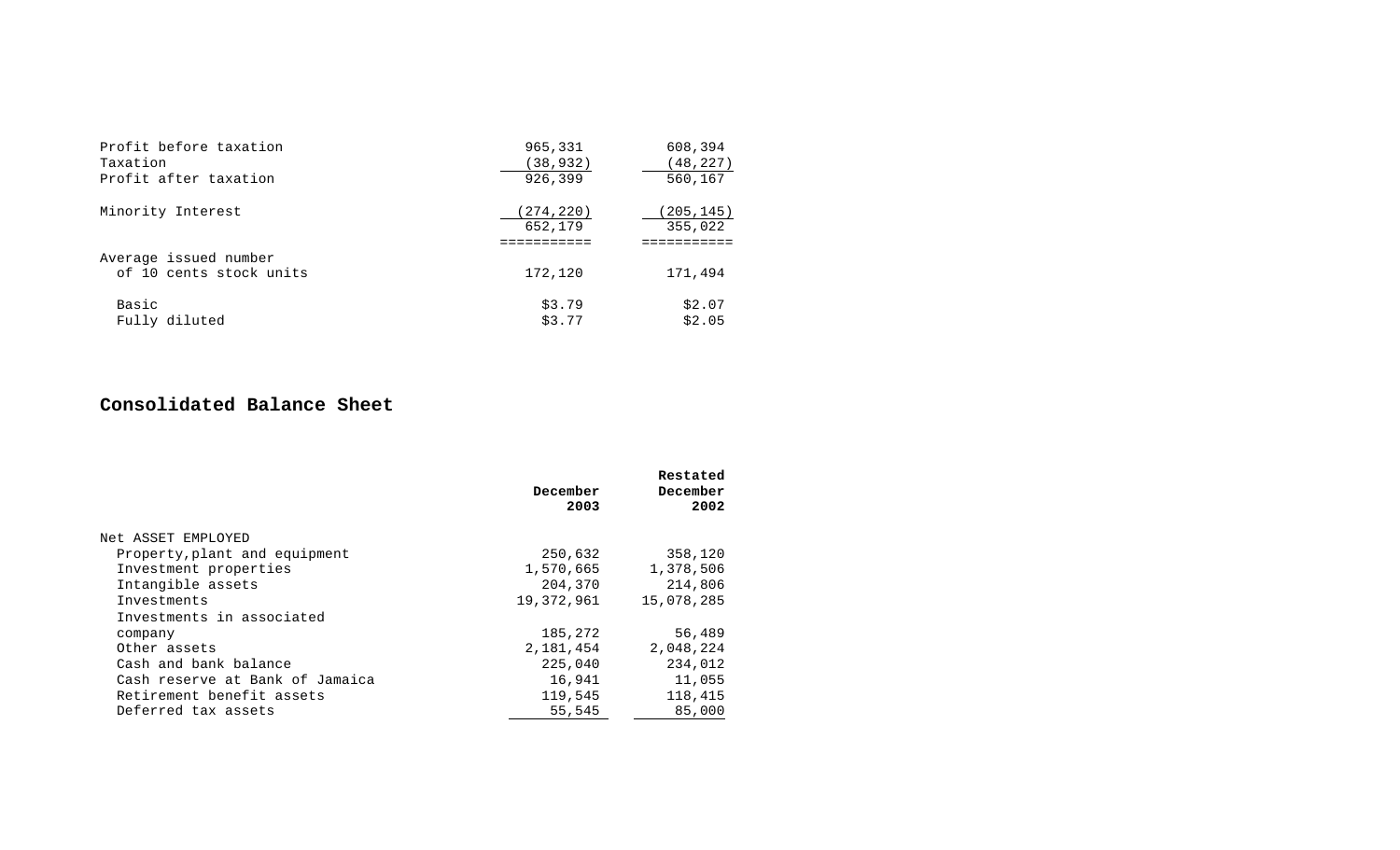|                                | 24, 182, 525 | 19,582,912 |
|--------------------------------|--------------|------------|
|                                |              |            |
| FINANCED BY:                   |              |            |
| Stockholders' Funds            |              |            |
| Share Capital                  | 17,216       | 17,216     |
| Capital and other reserves     | 869,606      | 787,755    |
| Retained earnings              | 2,103,036    | 1,494,583  |
| Proposed dividends             |              | 37,005     |
|                                | 2,989,858    | 2,336,559  |
| Policyholders' funds           | 1,878,409    | 1,899,137  |
| Other liabilities              | 4,029,494    | 3,657,726  |
| Securities sold under          |              |            |
| agreements to repurchase       | 13,718,164   | 10,318,331 |
| Minority Interest              | 1,253,292    | 1,063,250  |
| Long term liabilities          | 163,191      | 160,890    |
| Retirement benefit obligations | 68,975       | 66,634     |
| Deferred tax liabilities       | 80,842       | 80,385     |
|                                | 24,182,525   | 19,582,912 |
|                                |              |            |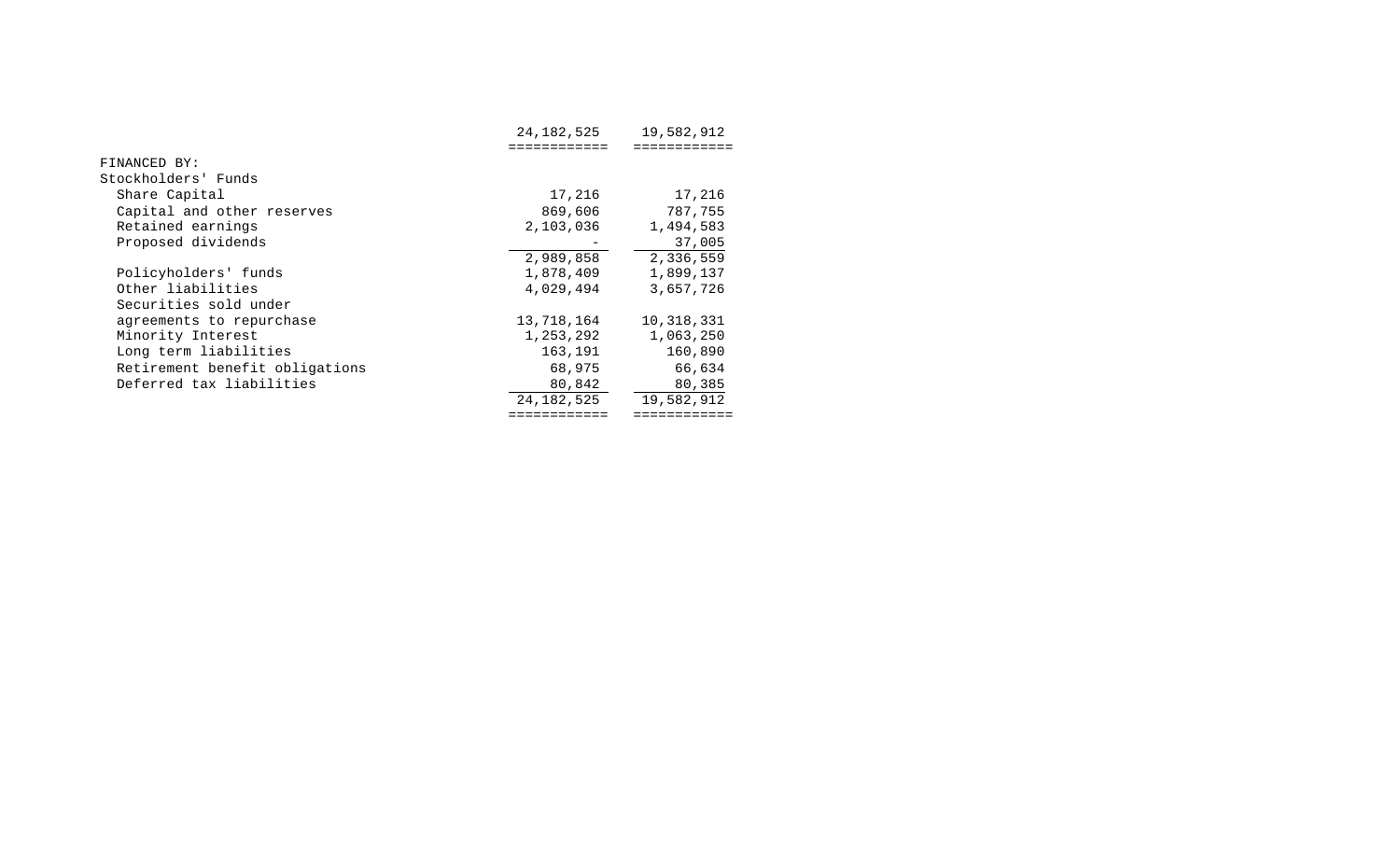# **Consolidated Statements of Changes in Shareholders Equity**

|                                                                     |         |                |                  | Capital Insurance Investment |                             |                    |                             |                      |
|---------------------------------------------------------------------|---------|----------------|------------------|------------------------------|-----------------------------|--------------------|-----------------------------|----------------------|
|                                                                     | Share   |                | Share Redemption | and                          | and Other Proposed Retained |                    |                             |                      |
|                                                                     | Capital | Premium        | Reserve          | Banking                      |                             | Reserves Dividends | Earnings                    | Total                |
|                                                                     | \$'000  | \$'000         | \$'000           | \$'000                       | \$'000                      | \$'000             | \$'000                      | \$'000               |
| Balance at 1 January 2002 - as restated<br>Net profit - as restated |         | 17,153 164,202 | 2,200            | 122,782                      | 436,375                     |                    | 27,449 1,309,296<br>355,022 | 2,079,457<br>355,022 |
| Share issued                                                        | 63      | 1,186          |                  |                              |                             |                    |                             | 1,249                |
| Unrealised loss on investment                                       |         |                |                  |                              |                             |                    |                             |                      |
| not accounted for in profit & loss                                  |         |                |                  |                              | (47, 483)                   |                    |                             | (47, 483)            |
| Transfer to statutory banking reserve                               |         |                |                  | 75,395                       |                             |                    | (75, 395)                   |                      |
| Transfer from special insurance reserve                             |         |                |                  | (576)                        |                             |                    | 576                         |                      |
| Adjustment between regulatory                                       |         |                |                  |                              |                             |                    |                             |                      |
| loan provisioning and IFRS                                          |         |                |                  |                              | 25,350                      |                    | (25, 350)                   |                      |
| Investment reserve transfer                                         |         |                |                  |                              | (3, 160)                    |                    | 3,610                       |                      |
| Capitalisation of retained earnings                                 |         |                |                  |                              | 437                         |                    | (437)                       |                      |
| Other                                                               |         |                |                  |                              | 11,047                      |                    |                             | 11,047               |
| Dividend proposed                                                   |         |                |                  |                              |                             | 37,005             | (37,005)                    |                      |
| Dividend paid                                                       |         |                |                  |                              |                             |                    | $(27, 449)$ $(35, 284)$     | (62, 733)            |
| Balance at 1 January 2002                                           |         | 17,216 165,388 | 2,200            | 197,601                      | 422,566                     |                    | 37,005 1,494,583            | 2,336,559            |
| Net profit                                                          |         |                |                  |                              |                             |                    | 652,178                     | 652,178              |
| Unrealised loss on investment<br>not accounted for in profit & loss |         |                |                  |                              | 79,622                      |                    |                             | 79,822               |
| Transfer to statutory banking reserve                               |         |                |                  | 11,357                       |                             |                    | (11, 357)                   |                      |
| Transfer from special insurance reserve                             |         |                |                  | (24, 274)                    |                             |                    | 24,274                      |                      |
| Adjustment between regulatory                                       |         |                |                  |                              |                             |                    |                             |                      |
| loan provisioning and IFRS                                          |         |                |                  |                              | 6,862                       |                    | (6, 862)                    |                      |
| Investment reserve transfer                                         |         |                |                  |                              | (5, 297)                    |                    | 5,297                       |                      |
|                                                                     |         |                |                  |                              |                             |                    |                             |                      |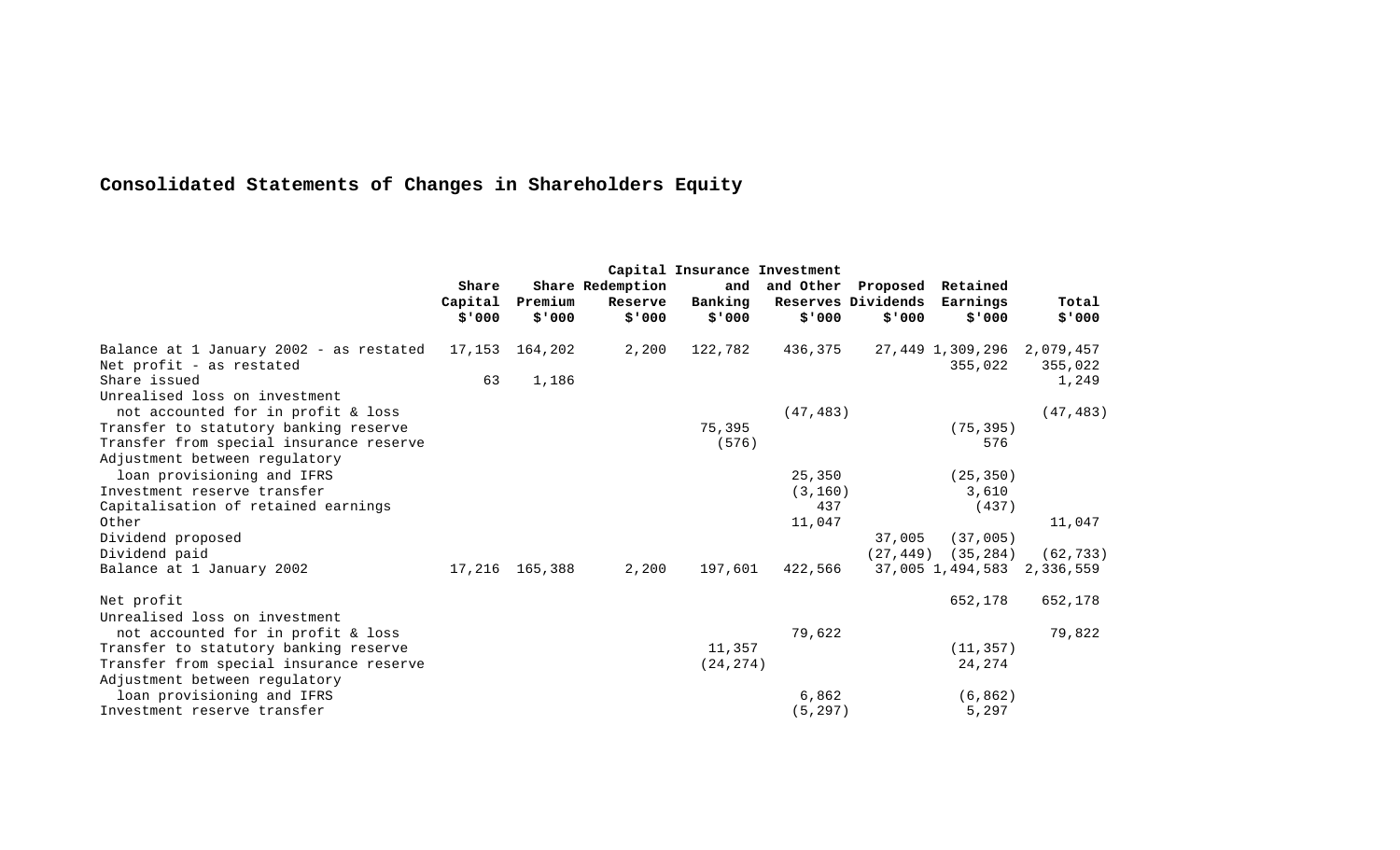| Translation loss            |                |       |         | (995)   |                          | (995)     |
|-----------------------------|----------------|-------|---------|---------|--------------------------|-----------|
| Other                       |                |       |         | 14,377  |                          | 14,377    |
| Dividend paid               |                |       |         |         | (55,078)<br>(37,005)     | (92, 083) |
| Balance at 31 December 2003 | 17,216 165,388 | 2,200 | 184,684 | 517,335 | $-2,103,035$ $2,988,858$ |           |
|                             |                |       |         |         |                          |           |

#### **Financial Information by Business Segment**

|                                             | Investment |                      |                   |                   |                          |                          |
|---------------------------------------------|------------|----------------------|-------------------|-------------------|--------------------------|--------------------------|
|                                             | Insurance  | Banking              | Property          |                   | Trading Elemination      | Totals                   |
|                                             | \$'000     | \$'000               | \$'000            | \$'000            | \$'000                   | \$'000                   |
| <b>REVENUE</b>                              |            |                      |                   |                   |                          |                          |
| External income                             |            | 1,717,523 2,943,989  | 488,868 1,392,687 |                   | $\overline{\phantom{a}}$ | 6,542,976                |
| Inter-segment income                        | 8,461      |                      | 111,259 14,810    |                   | (134, 530)               |                          |
| Total revenue                               | 1,725,984  | 2,943,898            |                   | 600,127 1,407,497 | (134, 530)               | 6,542,976                |
| <b>RESULT</b>                               |            |                      |                   |                   |                          |                          |
| Seqment result                              |            | 298, 212 2, 787, 076 | 281,985           | 78,220            |                          | $(112, 223)$ 3, 333, 270 |
|                                             |            | $-$ (2,427,925)      | (18, 701)         | (11, 511)         | 21,328                   | (2, 436, 809)            |
|                                             | 298,212    | 359,151              | 263,284           | 66,709            | (90, 895)                | 896,461                  |
| Share of results of<br>associated companies |            |                      |                   |                   |                          | 5,536                    |
| Gain on disposal<br>of subsidiary           |            |                      |                   |                   |                          | 63,334                   |
| Profit before taxation                      |            |                      |                   |                   |                          | 965,331                  |
| Taxation                                    |            |                      |                   |                   |                          | (38, 932)                |
| Profit after taxation                       |            |                      |                   |                   |                          | 926,399                  |
| Minority interest<br>Net profit             |            |                      |                   |                   |                          | (274, 220)<br>652,179    |
|                                             |            |                      |                   |                   |                          | =========                |
|                                             |            |                      |                   |                   |                          |                          |

**Year Ended 31 December 2002**